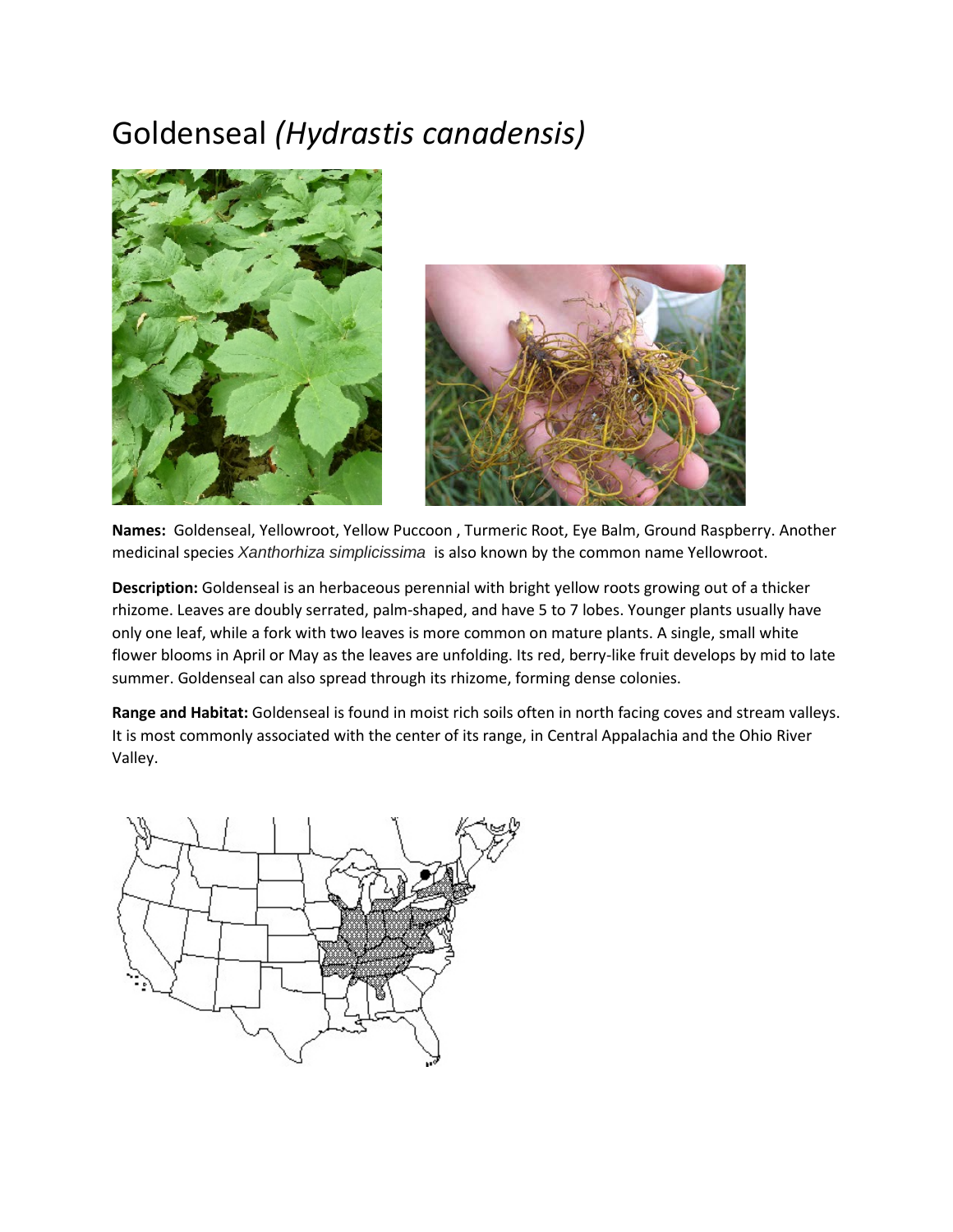**Uses**: The roots and the tops of goldenseal are used for treating digestive problems, stomach aches, mouth sores, eye and ear infections, and as a tonic and antiseptic. It has antibacterial and antiinflammatory properties. Goldenseal is considered a "synergistic" herb, meaning it intensifies the effect of other medicinal plants, so it is often found in formulas with other products like Echinacea. Native Americans also used the roots to make yellow dye.

Price: Average Paid to Harvesters in 2014: Dry \$22.09 Wet \$6.85

**Trade Volume**: Goldenseal was the most commonly purchased of the other plants bought by ginseng dealers. 86 percent of ginseng dealers who purchased other plants and 31 percent of all ginseng dealers reported buying it. It ranked third in weight sold, after black cohosh and slippery elm bark. We are still preparing our total output estimates, but in a 2010 survey, members of the American Herbal Product Association purchased over 75,000 pounds of goldenseal, of which over 59,000 was harvested from the wild.

**Trade Distribution**: The majority of goldenseal reported in 2014 came from southern West Virginia, east Kentucky and southern Ohio, but smaller amounts of the plant were harvested throughout the study area. We expect some harvest to occur in the new areas being added to the survey in 2016.



Reported 2014 Goldenseal Harvest Distribution